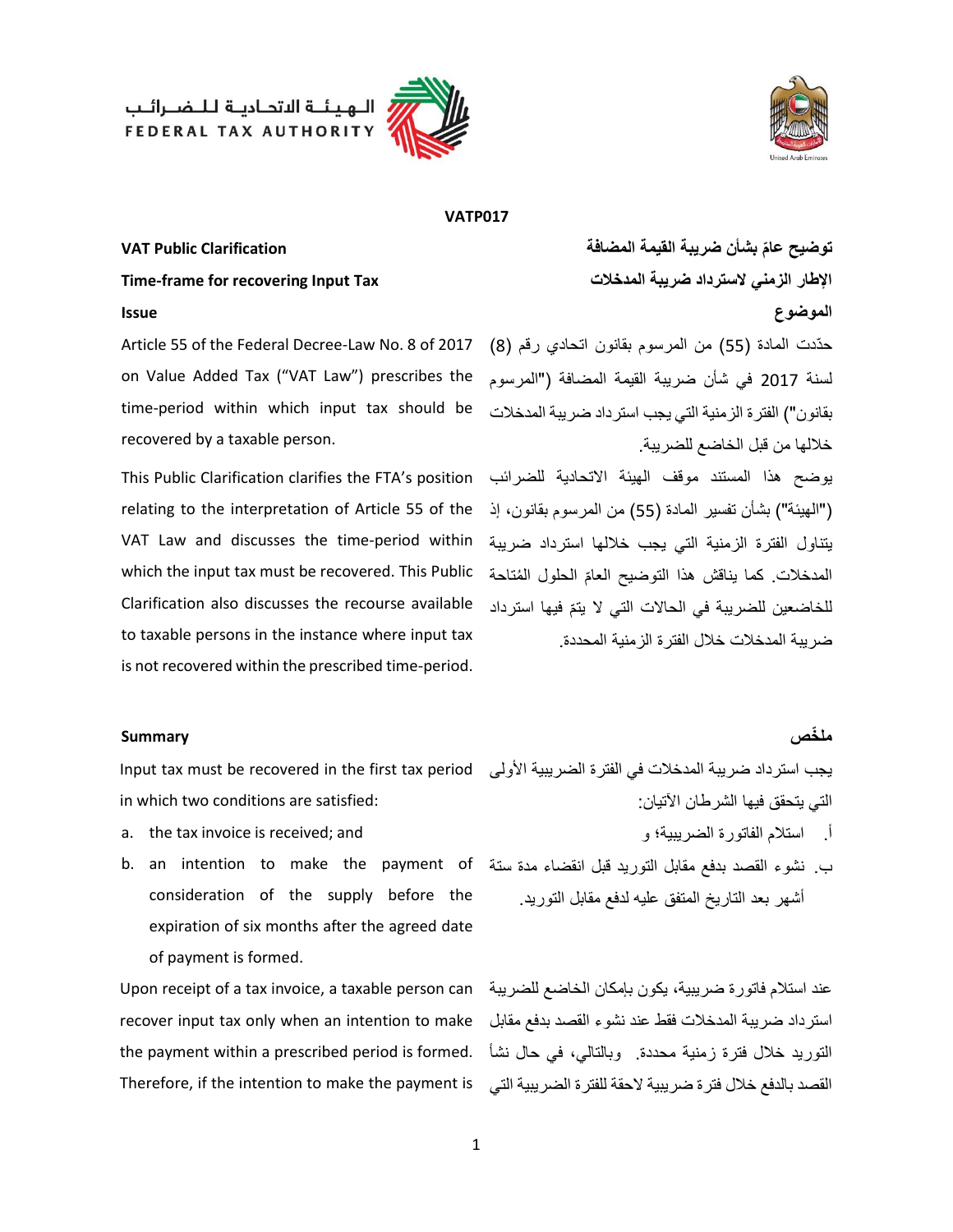## الــهـيـئــة الاتحــاديــة لــلــضــرائــب<br>FEDERAL TAX AUTHORITY





period in which the tax invoice is received, the input tax can be recovered only in the later tax period.

### **شرح تفصيلي discussion Detailed**

tax must be recovered in the first tax period in which the following conditions are satisfied:

- and,
- b. The taxable person pays the consideration for the supply or any part thereof.

بقانون اتحادي رقم )8( لسنة 2017 في شأن ضريبة القيمة Law No. 8 of 2017 on Value Added Tax ("VAT Article 54(2) of Cabinet Decision No. (52) of 2017 on the Executive Regulation of the Federal Decree-Executive Regulations") refers to Article 55(1) of the VAT Law and provides that a taxable person is treated as having made a payment of consideration of a supply to the extent that the person intends to make the payment before the expiration of six months after the agreed date of payment for the supply.

A concurrent reading of Article 55(1) of the VAT Law and Article 54 of the VAT Executive Regulations provides that input tax must be recovered in the first tax period in which the two conditions are satisfied:

a. the tax invoice is received; and و الضريبية؛ الفاتورة استالم .أ

تمّ خلالها استلام الفاتورة الضريبية، فإنّ استرداد ضريبة formed in a tax period which is later than the tax المدخالت يجوز فقط في الفترة الضريبية الالحقة.

ينصّ البند (1) من المادة (55) من المرسوم بقانون على أنه Article 55(1) of the VAT Law prescribes that input يجب استرداد ضريبة المدخلات في الفترة الضريبية الأولى التي تتحقق فيها الشروط اآلتية:

أ. قبام الخاضع للضريبة باستلام الفاتورة الضريبية؛ و ;a. The taxable person receives the tax invoice

ب. قيام الخاضع للضريبة بدفع مقابل التوريد أو أي جزء منه.

كما يشير البند (2) من المادة (54) من قرار مجلس الوزراء رقم )52( لسنة 2017 في شأن الالئحة التنفيذية للمرسوم المضافة ("اللائحة التنفيذية") إلى البند (1) من المادة (55) من المرسوم بقانون، وينصّ على أن نتمّ معاملة الخاضع للضريبة على أنه قام بدفع مقابل التوريد إلى المدى الذي يقصد فيه الخاضع للضريبة الدفع قبل انقضاء مدة ستة أشهر بعد التاريخ المتفق عليه لدفع مقابل التوريد.

وعلى أساس الأحكام الواردة في كلّ من البند (1) من المادة )55( من المرسوم بقانون وكذلك المادة )54( من الالئحة التنفيذية، فإنه يجب استرداد ضريبة المدخالت في الفترة الضريبية الأولى التي يتحقق فيها الشرطين الآتيين: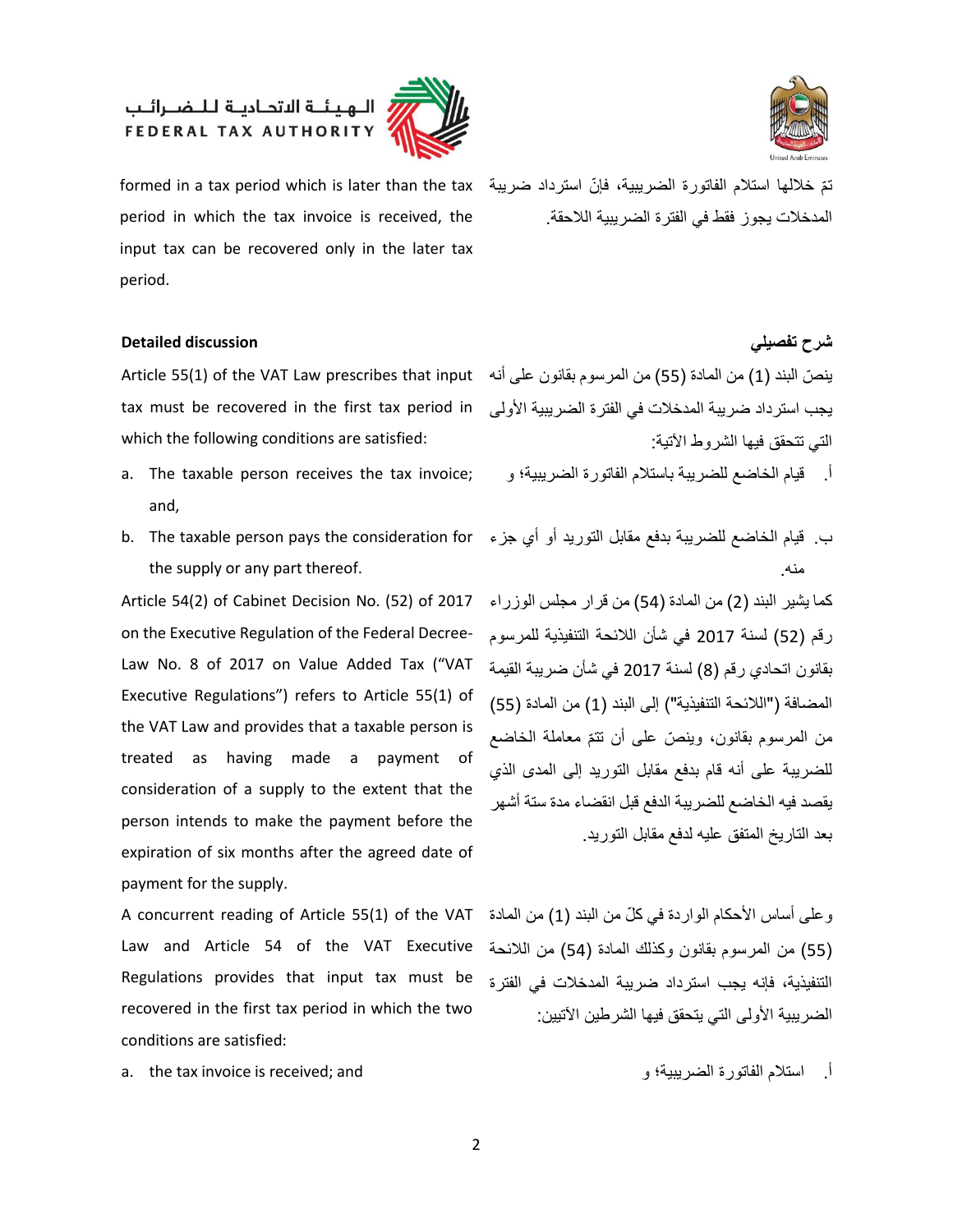

## الــهـيـئــة الاتحــاديــة لــلــضــرائــب<br>FEDERAL TAX AUTHORITY



وهنا يجب التنويه إلى أنه ثمة حاالت قد يستلم فيها الخاضع A taxable person may receive a tax invoice but may the internal approval process for the invoice is تلخلصتة the internal approval process for the invoice is not have an intention to make the payment until completed. In such cases, the conditions of Article 55(1) of the VAT Law are not satisfied as the intention to make the payment before the expiration of six months after the agreed date of payment is not formed.

The FTA considers that the conditions of Article 55(1) of the VAT Law will only be met when the taxable person completes the internal approval process and forms an intention to make the payment within the prescribed period.

على الخاضع للضريبة إثبات أنه باإلضافة إلى استالمه taxable person needs to substantiate that in In view of the above, before recovering input tax, a addition to receiving a tax invoice, he has also satisfied the condition of forming an intention to make the payment within the prescribed period.

For the avoidance of doubt, please note that where a tax invoice is received in one tax period and the intention to make the payment is formed in a later tax period, the input tax can only be recovered in such later tax period.

recovered in the tax period in which both the conditions are satisfied, the taxable person can



بعد التاريخ المتفق عليه لدفع مقابل التوريد.

للضريبة فاتورة ضريبية دون أن ينشأ لديه القصد بدفع مقابل بالفاتورة. في هذه الحاالت، ال تكون شروط البند )1( من المادة (55) من المرسوم بقانون قد تحققت نظراً إلى عدم نشوء القصد بدفع مقابل التوريد قبل انقضاء مدة ستة أشهر من التاريخ المتفق عليه لدفع مقابل التوريد.

ولذلك ترى المهيئة أنّ شروط البند (1) من المادة (55) من المرسوم بقانون لن تتحقق إال عند قيام الخاضع للضريبة بإتمام عملية الموافقة الداخلية وإنشاء القصد بدفع مقابل التوريد خلال الفتر ة الزمنية المحدّدة.

وفي ضوء ما تقدّم، وقبل استرداد ضريبة المدخلات، يتعيّن للفاتور ة الضريبية، فقد استوفى أيضاً الشرط المتعلق بنشوء القصد لدفع مقابل التوريد خالل الفترة الزمنية المح ّددة.

ولتفادي الشكّ، يُرجى الأخذ بالعلم أنه في حال استلام الفاتورة الضريبية في فترة ضريبية معيّنة ثم نشأ القصد بدفع مقابل التوريد في فترة ضريبية الحقة، فإنّه سيكون من الممكن استرداد ضريبة المدخالت فقط في الفترة الضريبية الالحقة.

كما تجدر اإلشارة إلى أنه في حال عدم استرداد ضريبة It may be noted that where the input tax is not المدخالت في الفترة الضريبية التي تحقق فيها الشرطان